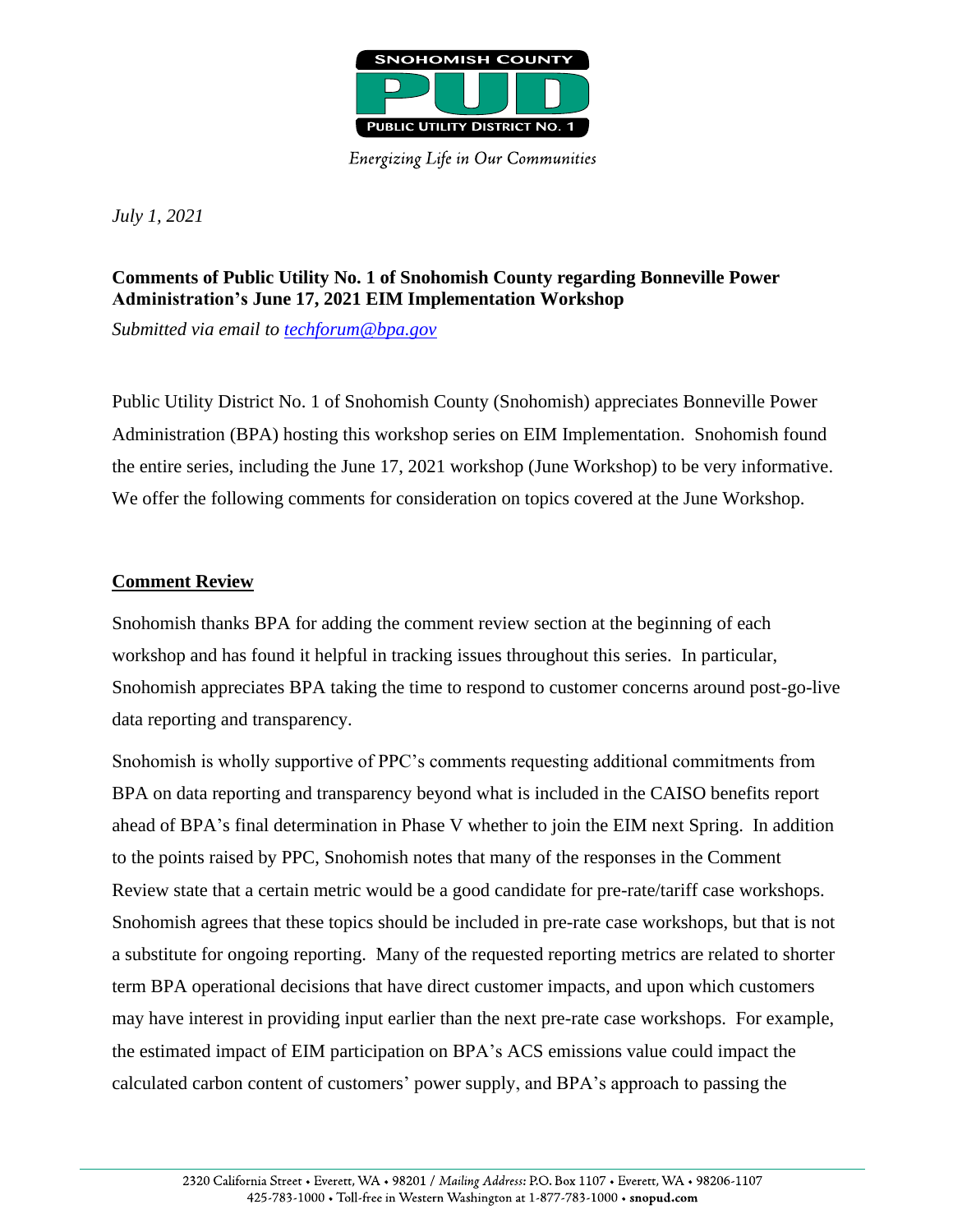resource sufficiency balancing test and the corresponding results would impact customers' exposure to over/under scheduling penalties.

Snohomish understands BPA's difficulty in committing to specific metrics ahead of EIM participation but hopes that BPA will accept PPC's offer to jointly explore these issues in advance of the letter to the region. Snohomish staff stands ready to participate in any such efforts.

## **EIM Real-Time Operations**

Snohomish appreciates the discussion on market isolation and other potential mitigating actions provided during the EIM Real-Time Operations section and looks forward to learning more through the upcoming business practice process.

Snohomish notes that this discussion focused on temporary market isolation on the operational timeframe. Snohomish would also like to better understand any potential process for BPA terminating participation in the EIM, as described in Attachment Q, Section 10.2 of the proposed TC-22 tariff revisions. A key part of the risk mitigation of BPA joining EIM is the voluntary nature of market and the ability to exit the market if things aren't going well or if more beneficial market opportunities arise. Given the significance of such a decision and its impact on customers (who may have differing views on a potential exit), Snohomish believes BPA should establish the process it would take to exit the EIM ahead of joining the EIM, perhaps during the upcoming business practice process or as part of the Phase V Letter to the Region. This could include:

- The conditions that could lead to BPA considering exiting the EIM
- How the process to consider exiting would be initiated
- Commitment to customer input around exiting
- Expected time to make the determination to exit and to implement the exit
- Notice provided to customers of an exit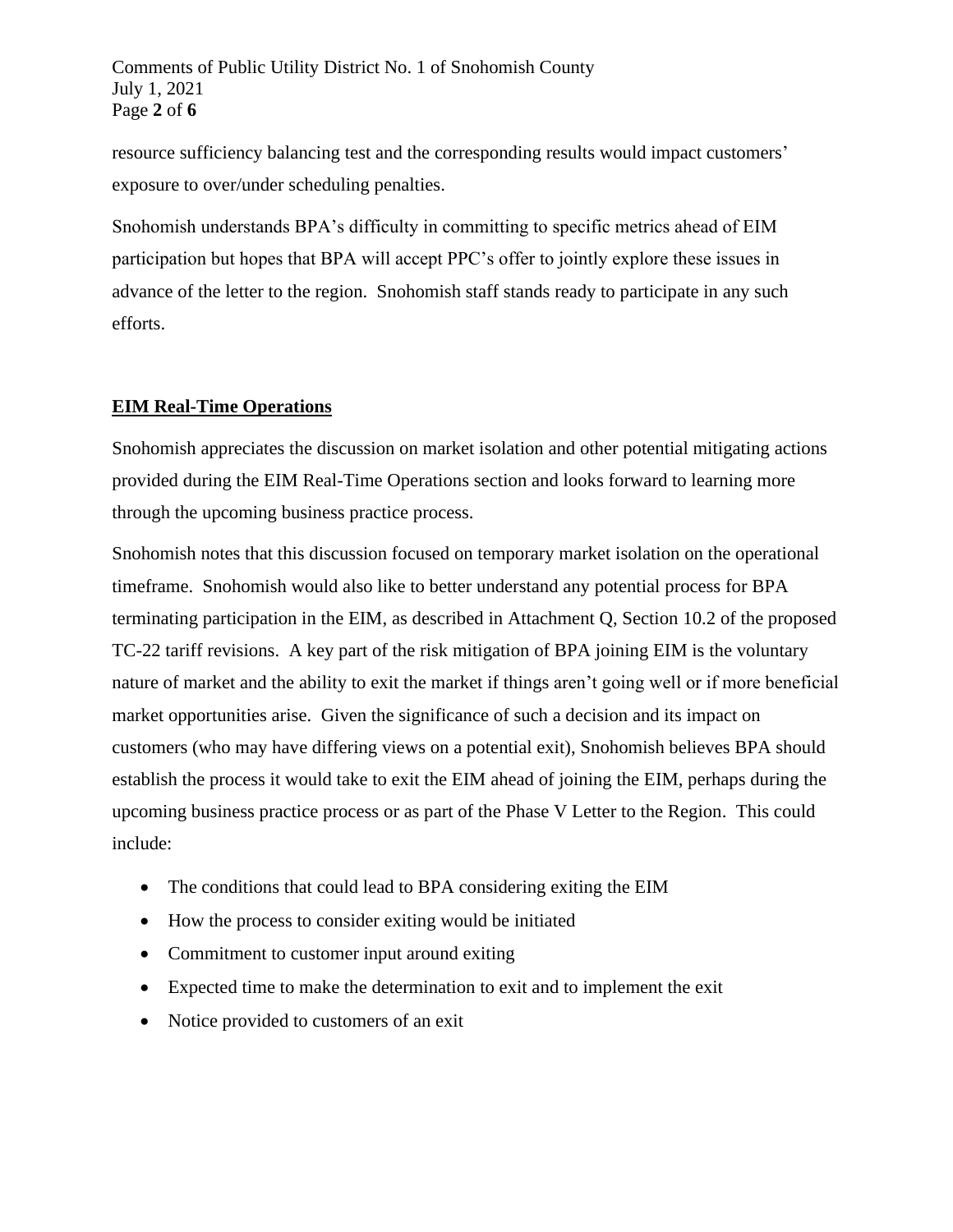### **EIM Settlements**

#### June 2021 EIM Settlements Prototype

Snohomish appreciates BPA's responsiveness to our comments following the prior settlements discussions, including moving each table into its own worksheet. The sample settlement statement shared at the June meeting appears to be a marked improvement over the prior version.

We have a few additional questions and suggestions for BPA's consideration. In addition to the specific items noted below, it would generally be helpful to see column definitions/descriptions and more complete examples across the rows so we can fully understand exactly how each charge/credit would be calculated.

- Charge Code 6046: it would be helpful to see exactly how BPA hourly metered load, customer hourly metered load, and customer hourly imbalance roll up to the daily values. Would BPA be able to provide an example that shows the hourly details for a day that the customer is eligible to receive a share of the credit and for a day that the customer is not eligible to receive a share of the credit.
- Non-Participating Resources (NPRs)
	- o The NPR tables contain charge code 64600 which has 15-minute granularity and codes 64750 and 64700 which have 5-minute granularity. Accordingly, the rows are listed in 5-minute increments. Snohomish would like to understand how the 15-minute data would be shown across the three corresponding 5-minute intervals to ensure we would not be "triple charged" (or triple credited) for that 15-minute imbalance. Snohomish requests that BPA provide an example that contains 15 minute imbalance to demonstrate how this would work. A potential alternative resolution could be to move code 64600 to its own worksheet.
	- o Snohomish would also like to understand the meaning of the three "expected energy quantity" columns (E-G) and would like to see examples that show how these three values interact with the base schedule (H) and meter read (D) values to produce allocated imbalance quantities (J, M, Q). Ideally, BPA could provide an example of an NPR that is subject to all three imbalance charge codes for the same interval.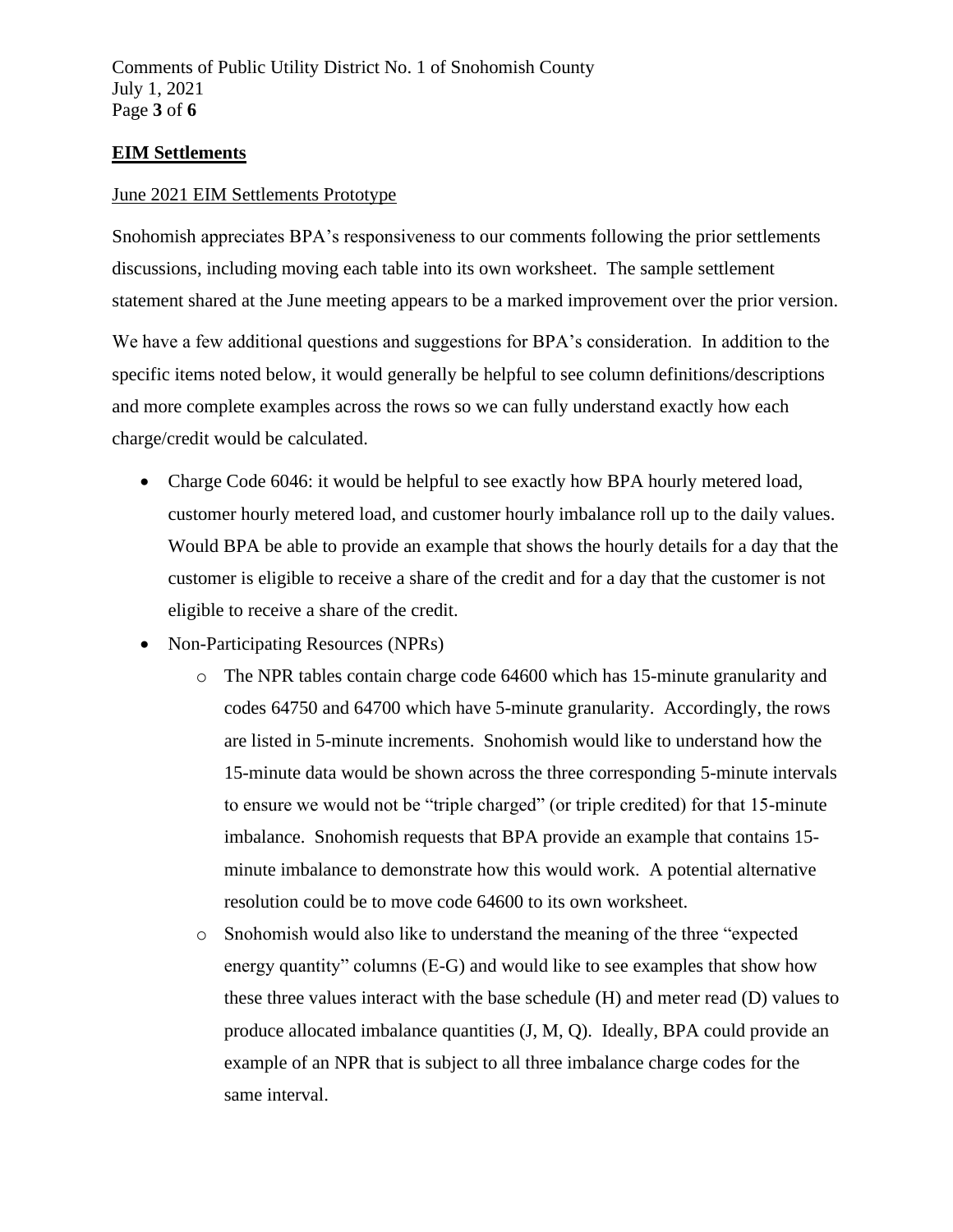- o Snohomish would like BPA to explain the meaning of the Contingency Reserve Delivery flag (P) and how it relates to generation imbalance.
- **Interties** 
	- o We understand that BPA proposes to include all interties in the same table. This works for Snohomish, but we request that the Intertie Name be listed in each row of column A (and not only the first row), which will enable customers to sort or filter on this value.
	- o As with the NPR tables, it is unclear how 15-minute imbalance will be mapped onto 5-minute rows; a relevant example would be helpful.
	- o Snohomish appreciates BPA providing a mapping of tags to interties. To the extent possible, it would be helpful to also provide the imbalance associated with each individual tag, not just the aggregated intertie.
- Intrachange
	- o Snohomish would like to better understand how intrachange settlements will be demonstrated for both the customer that owns the source resource and the load customer. Please confirm our understanding from the Customer Impact Summary that there would be three charges/credits associated with an intrachange transaction:
		- 1. The source resource would be assessed IIE on the NPR portion of the statement as usual;
		- 2. The source resource would receive an offsetting charge/credit on the intrachange portion of the statement in the *opposite* direction from the original charge/credit from #1;
		- 3. The load customer would then also receive a charge or credit on the intrachange portion of the statement in the same amount and *same* direction as the original charge/credit from #1.
	- o An example showing how generator imbalance and intrachange imbalance would be settled for both the source generator and for the load customer would be very helpful.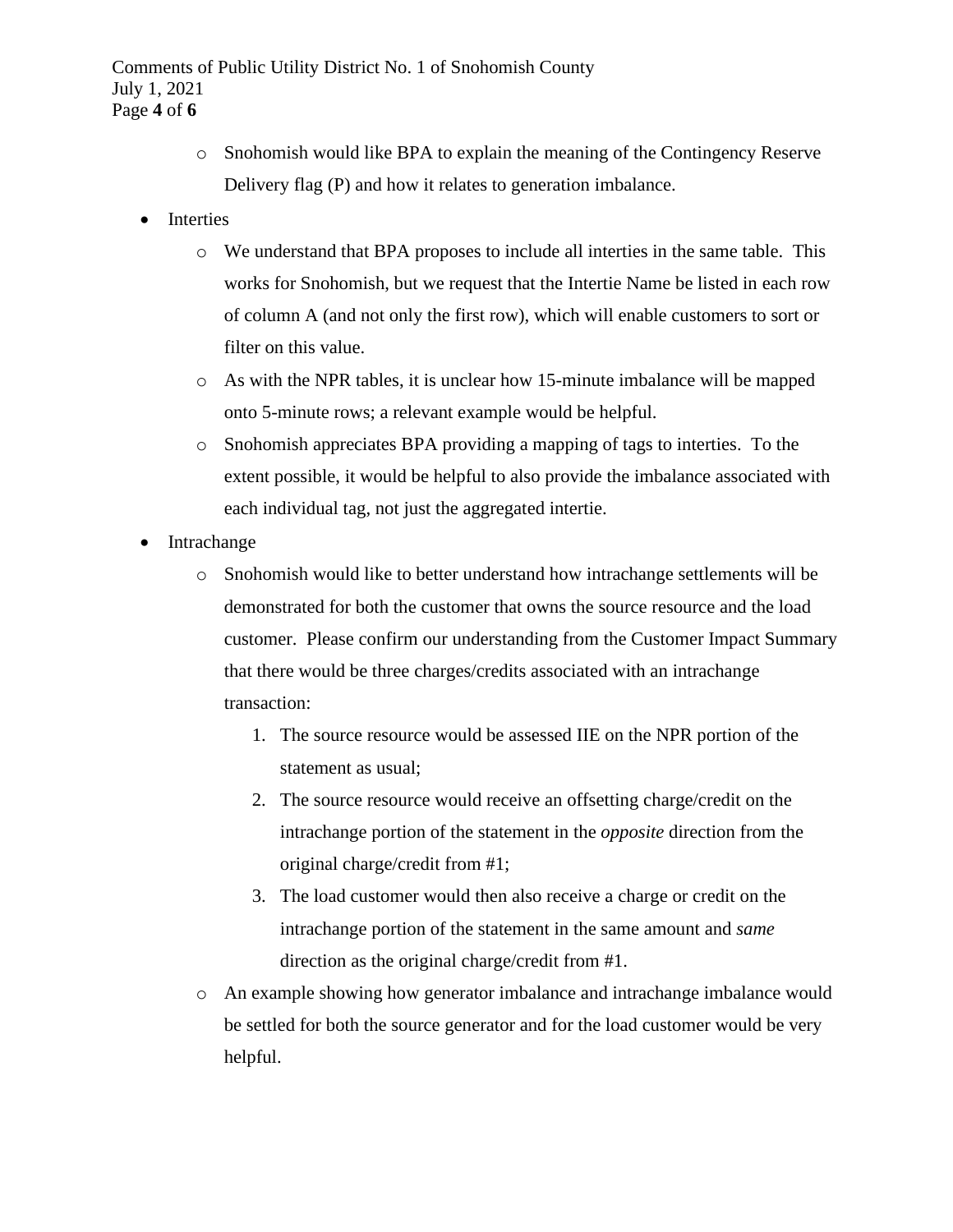- o We request that each individual intrachange transaction be listed separately and not rolled up into overall hourly amounts for all transactions. In addition, we request that the intrachange table include columns indicating the relevant counterparty and source resource to help customers validate these settlement values.
- o According to the Customer Impact Summary, intrachange could be assessed as either FMM IIE (64600), RTD IIE (64700), or both. However the example worksheet only includes charge code 64700. Is BPA planning on including both codes on this worksheet?
- o The sample settlement sheet includes hourly values for intrachange. Is BPA planning on including 5-minute or 15-minute data associated with intrachange?
- o Please confirm our understanding that intrachange could also be associated with interchange, in which case "source resource" would be replaced with "import" and/or "load" would be replaced with "export" in the questions above.

### Dispute Timeline

The Dispute Timeline is very useful in understanding the relationship between the release of CAISO settlement statements and dispute deadlines, BPA's EIM billing cycle, and BPA's proposed timeline for customer disputes with CAISO.

- We suggest that BPA add to this chart the dates when BPA would release the weekly settlement statements to customers associated with the T+9B (noted on the timeline as 1/14 2021) and T+70B (4/13/21) CAISO statements.
- We note that the first BPA deadline for customer disputes (5/4/21) is *after* CAISO's T+9B dispute deadline (2/17/21) and ahead of the T+70B dispute deadline (5/13/21). Snohomish requests confirmation that with that 5/4/21 deadline customers would still be able to dispute items from the T+9B statement and not only incremental changes on the T+70B statement.
- We also would like to ensure that the BPA settlement statement associated with the CAISO T+70B statement would be issued to customers with sufficient time for